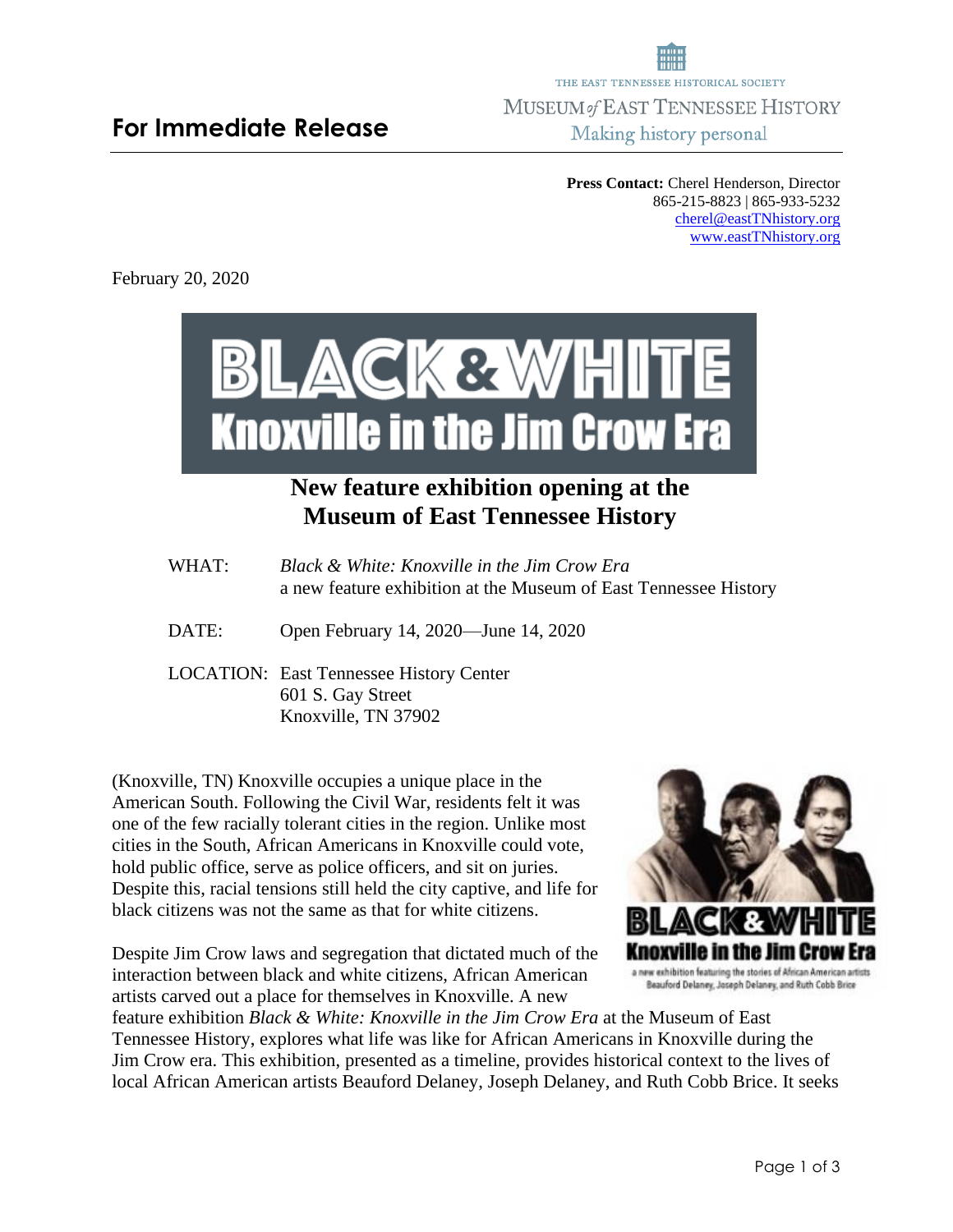to answer what influence the city had on the early lives of these artists and whether they could succeed without leaving home.

Brothers Beauford and Joseph Delaney were internationally known artists whose works are now part of some of the world's most prestigious collections. The Delaneys were born in Knoxville in the aftermath of slavery and the Civil War. Their education was often informal and sporadic, as they attended one rural school after another while traveling with their circuit-riding preacher father. They grew up amidst racial segregation, witnessed the upheaval of Knoxville's race riot in 1919, and were aware of the lynching of blacks throughout the South. They were part of the Great Migration, during which thousands of African Americans left the South looking for opportunities. Beauford and Joseph took different paths, yet their paintings reflect the world they experienced, beginning with life in Knoxville.

Ruth Cobb Brice was a Knoxville-born educator, writer, and artist contemporary with Beauford and Joseph Delaney. Like the Delaneys, Brice grew up amidst racial segregation. But unlike them, Brice worked from Knoxville. Even without the direct influence of large art centers, Brice's paintings and poems gained national notoriety.

## **About** *Black & White: Knoxville in the Jim Crow Era*

The Museum of East Tennessee History will feature *Black & White: Knoxville in the Jim Crow Era,* on view from February 14, 2020, through June 14, 2020. The exhibition highlights three African American artists from Knoxville — Beauford Delaney, Joseph Delaney, and Ruth Cobb Brice — and how Knoxville during the Jim Crow era shaped their lives and careers.

The exhibition includes 66 artifacts highlighting the



history of race relations, African American art, and the development of an art community in Knoxville following the Civil War. 45 of these artifacts are on loan to the Museum of East Tennessee History from the Calvin M. McClung Historical Collection, Beck Cultural Exchange Center, and private donors. The exhibition features several videos including *Knoxville's Red Summer: The Riot of 1919* and *Beauford Delaney,* both courtesy of East Tennessee PBS and Black Appalachia; and *The Civil Rights Movement in Knoxville* courtesy of the Tennessee Archive of Moving Image and Sound. A variety of artworks by the highlighted artists are on display as well as works from other Knoxville-based artists who influenced them.